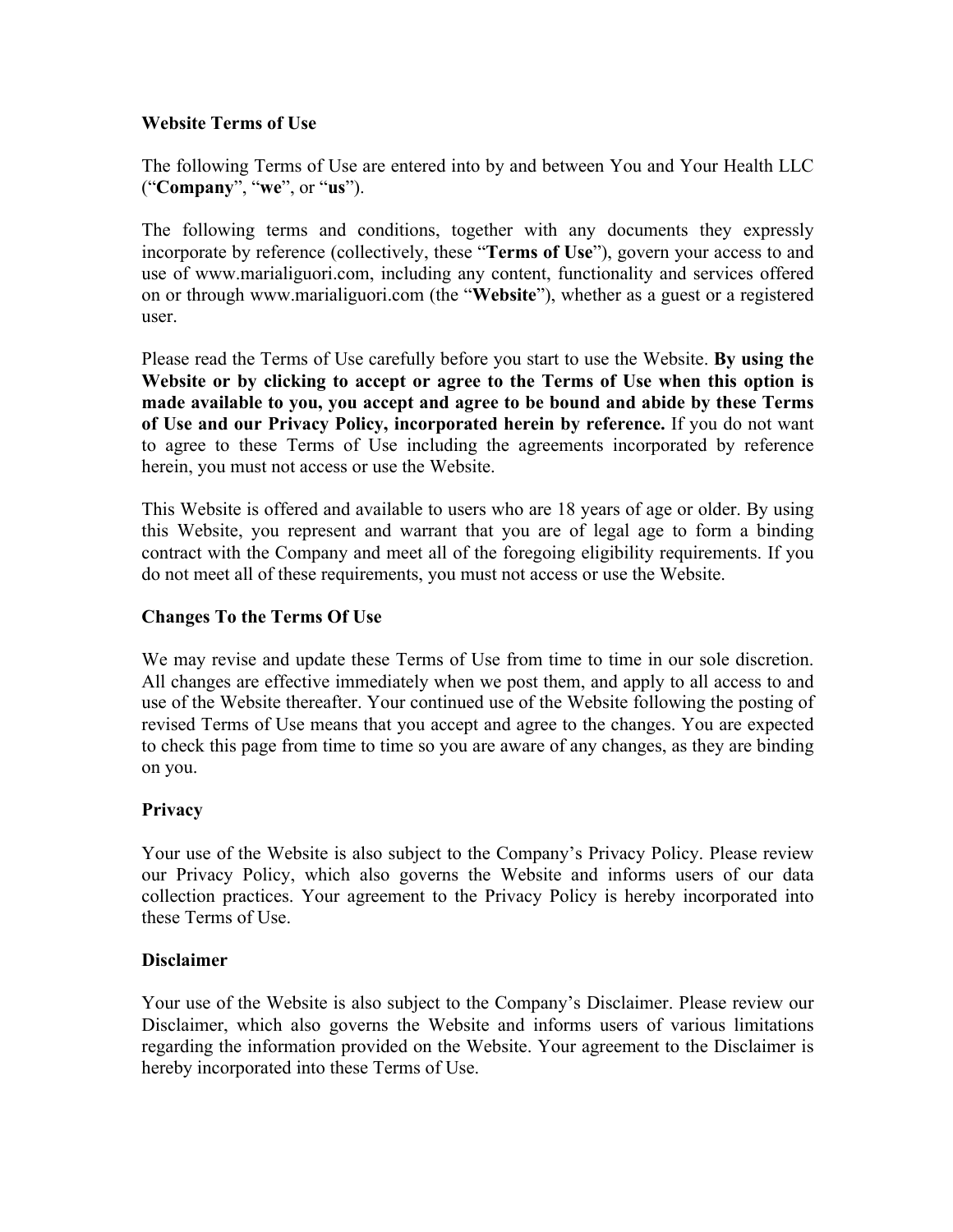### **Accessing The Website And Account Security**

We reserve the right to withdraw or amend this Website and any service or material we provide on the Website in our sole discretion without notice. We will not be liable if for any reason all or any part of the Website is unavailable at any time or for any period. From time to time, we may restrict access to some parts of the Website, or the entire Website, to users, including registered users.

To access the Website or some of the resources it offers, you may be asked to provide certain registration details or other information. It is a condition of your use of the Website and any resources downloaded from the Website that all the information you provide on the Website is correct, current, and complete. You agree that all information you provide to register with this Website or otherwise, including but not limited to through the use of any interactive features on the Website, is governed by our Privacy Policy, and you consent to all actions we take with respect to your information consistent with our Privacy Policy.

If you choose, or are provided with, a user name, password or any other piece of information as part of our security procedures, you must treat such information as confidential, and you must not disclose it to any other person or entity. You also acknowledge that your account is personal to you and agree not to provide any other person with access to this Website or portions of it using your user name, password or other security information. You agree to notify us immediately of any unauthorized access to or use of your user name or password or any other breach of security. You also agree to ensure that you exit from your account at the end of each session. You should use particular caution when accessing your account from a public or shared computer so that others are not able to view or record your password or other personal information.

We have the right to disable any user name, password or other identifier, whether chosen by you or provided by us, at any time in our sole discretion for any or no reason, including if, in our opinion, you have violated any provision of these Terms of Use.

# **No Unlawful Or Prohibited Use And Intellectual Property**

You are granted a non-exclusive, non-transferable, revocable license to access and use the Website and the resources available for download from the Website strictly in accordance with these Terms of Use.

As a condition of your use of the Website, you warrant to the Company that you will not use the Website or any of the resources available for download from the Website for any purpose that is unlawful or prohibited by these Terms. You may not use the Website or any of the resources available for download from the Website in any manner that could damage, disable, overburden, or impair the Website or interfere with any other party's use and enjoyment of the Website. You may not obtain or attempt to obtain any materials or information through any means not intentionally made available or provided for through the Website.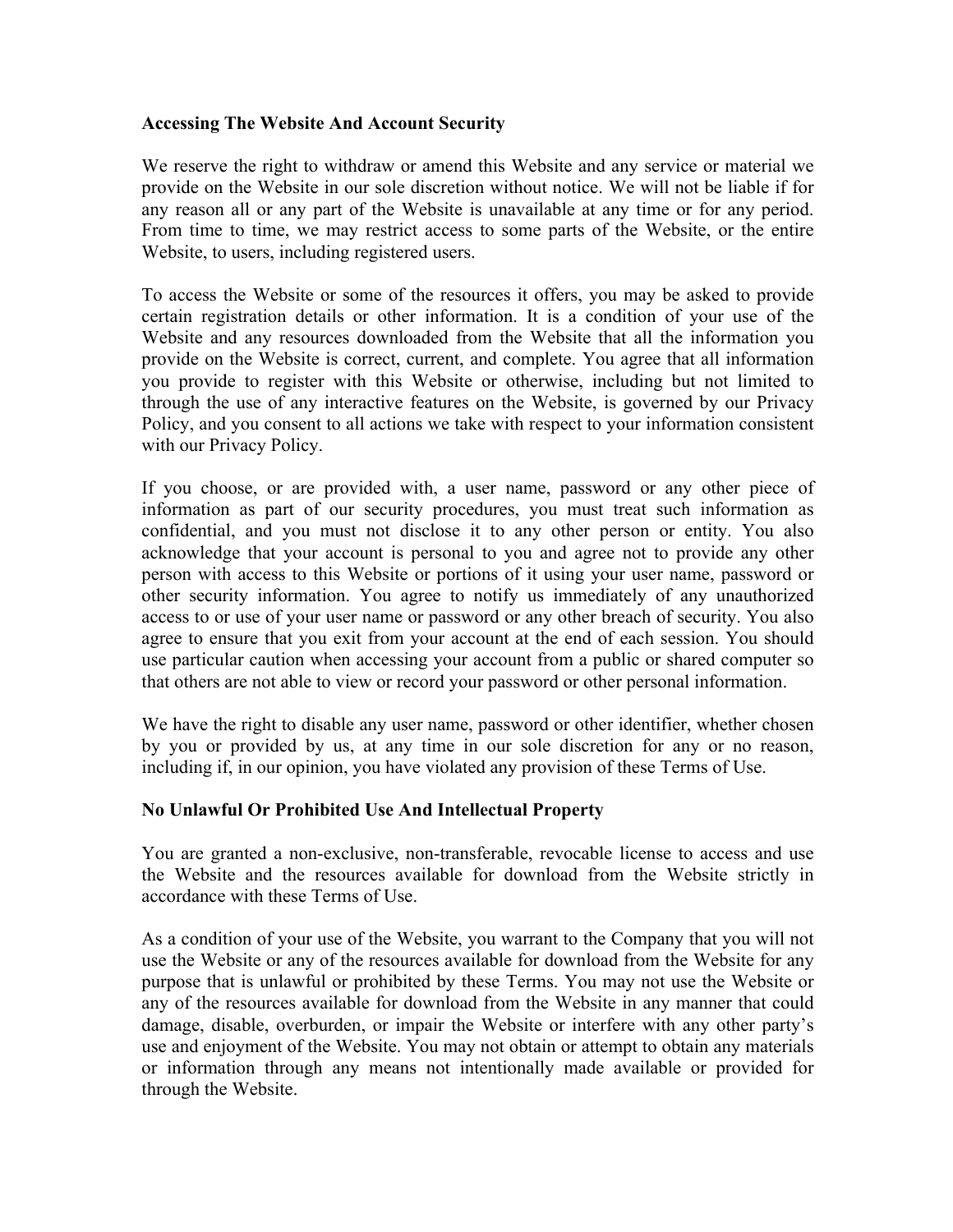All content included as part of the Service, such as text, graphics, logos, images, as well as the compilation thereof, and any software used on the Website, is the property of the Company or its suppliers and protected by copyright and other laws that protect intellectual property and proprietary rights. You agree to observe and abide by all copyright and other proprietary notices, legends or other restrictions contained in any such content and will not make any changes thereto.

You will not modify, publish, transmit, reverse engineer, participate in the transfer or sale, create derivative works, or in any way exploit any of the content, in whole or in part, found on the Website or any of the resources available for download from the Website.

The Company content is not for resale. Your use of the Website or any of the resources available for download from the Website does not entitle you to make any unauthorized use of any protected content, and in particular you will not delete or alter any proprietary rights or attribution notices in any content. You will use protected content solely for your individual use, and will make no other use of the content without the express written permission of the Company and the copyright owner. You agree that you do not acquire any ownership rights in any protected content. We do not grant you any licenses, express or implied, to the intellectual property of the Company or our licensors except as expressly authorized by these Terms.

The Company name, the Company logo, the Company slogan, and all related names, logos, product and service names, designs, and slogans are trademarks of the Company or its affiliates or licensors. You must not use such marks without the prior written permission of the Company. All other names, logos, product and service names, designs and slogans on this Website are the trademarks of their respective owners.

# **For Educational And Informational Purposes Only**

As set forth more fully in the Disclaimer, the information contained on this Website and the resources available for download through this Website are for educational and informational purposes only. The information contained on this Website and the resources available for download through this Website is not intended as, and shall not be understood or construed as legal, financial, tax, medical, health, or any other professional advice.

### **Accuracy And Personal Responsibility**

As set forth more fully in the Disclaimer, we have done our best to ensure that the information provided on this Website and the resources available for download are accurate and provide valuable information, but we cannot guarantee the accuracy of the information. Neither the Company nor any of its owners or employees shall be held liable or responsible for any errors or omissions on this Website or for any damage you may suffer as a result of failing to seek competent advice from a professional who is familiar with your situation.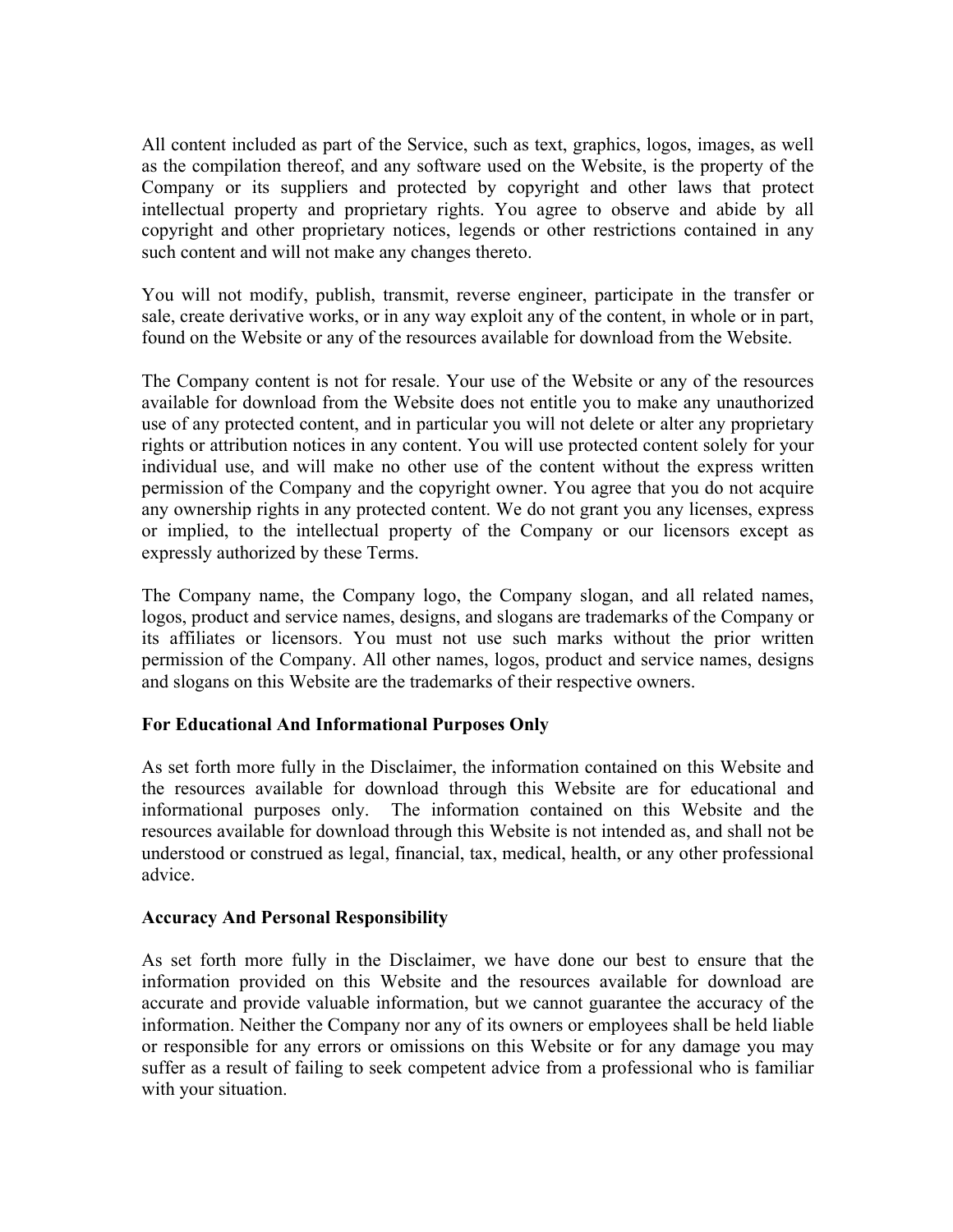By using this Website, you accept personal responsibility for the results of your actions. You agree to take full responsibility for any harm or damage you suffer as a result of the use, or non-use, of the information available on this Website or the resources available for download from this Website. You agree to use judgment and conduct due diligence before taking any actions or implementing any plans or policy suggested or recommended on this Website.

### **No Guarantees As To Results**

As set forth more fully in the Disclaimer, you agree that the Company has not made any guarantees about the results of taking any action, whether recommended on this Website or not. The Company provides educational and informational resources that are intended to help users of this Website succeed. You nevertheless recognize that your ultimate success or failure will be the result of your own efforts, your particular situation, and innumerable other circumstances beyond the control and/or knowledge of the Company.

You also recognize that prior results do not guarantee a similar outcome. Thus, the results obtained by others - whether clients of the Company or otherwise - applying the principles set out in this Website are no guarantee that you or any other person or entity will be able to obtain similar results.

### **Email And Other Electronic Communications**

Visiting the Website or sending emails to the Company constitutes electronic communications. You consent to receive electronic communications and you agree that all agreements, notices, disclosures, and other communications that we provide to you electronically, via email and on the Website, satisfy any legal requirement that such communications be in writing.

We would be pleased to communicate with you by e-mail, and there are various places on this Website that provide you the ability to send an electronic communication to the Company. Any such email or other electronic communication, however, does not create a business relationship or any contractual relationship. As set forth more fully in our Privacy Policy, we will take reasonable steps to ensure that any communications remain confidential, but we cannot guarantee the security of such communications and cannot guarantee that we would not be required to disclose such communications as a result of a court order.

### **Use Of Communication Services**

The Website may contain bulletin board services, chat areas, news groups, forums, communities, personal web pages, calendars, blog comment sections and/or other message or communication facilities designed to enable you to communicate with the public at large or with a group (collectively, "**Communication Services**"), you agree to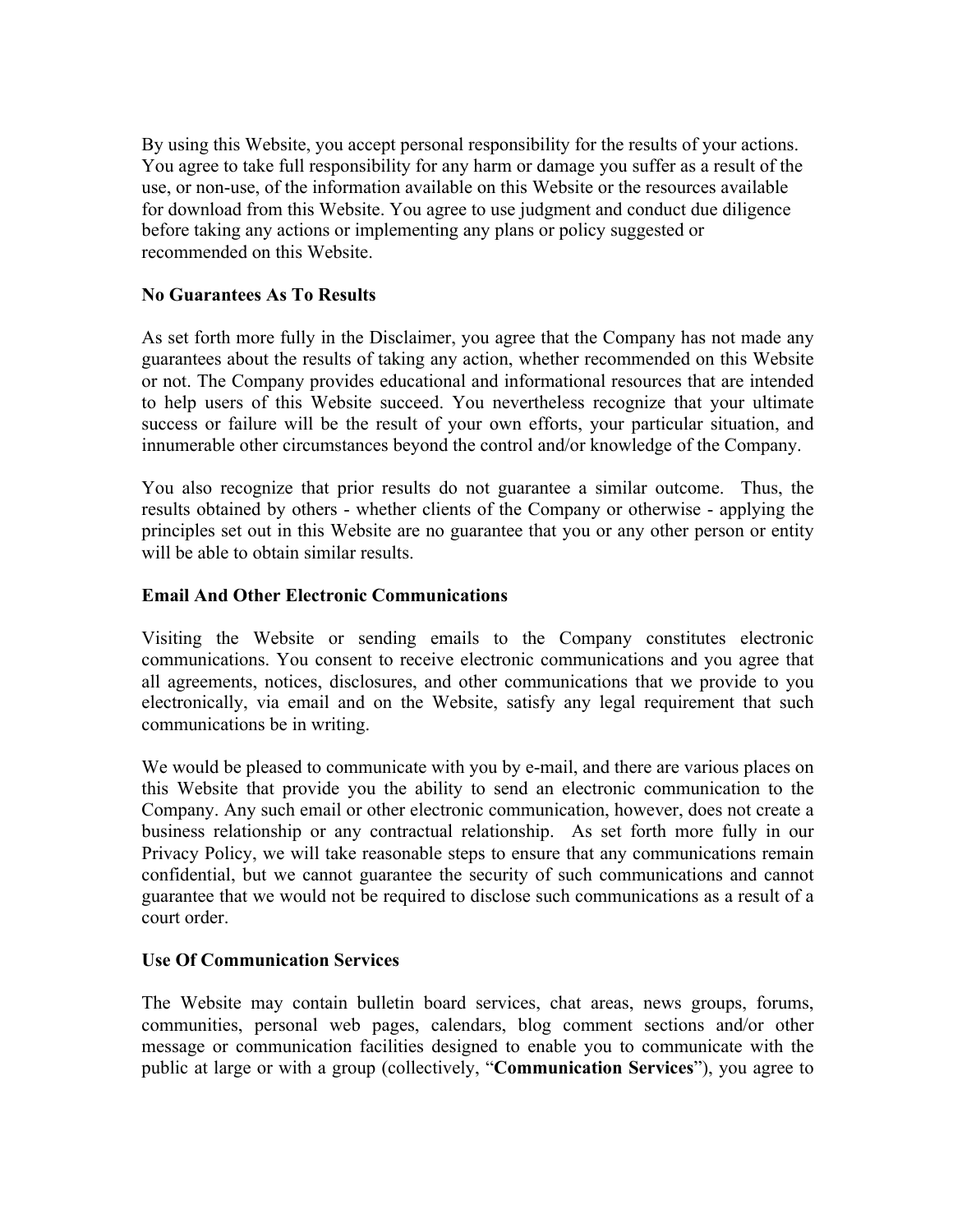use the Communication Services only to post, send and receive messages and material that are proper and related to the particular Communication Service.

By way of example, and not as a limitation, you agree that when using a Communication Service, you will not: defame, abuse, harass, stalk, threaten or otherwise violate the legal rights (such as rights of privacy and publicity) of others; publish, post, upload, distribute or disseminate any inappropriate, profane, defamatory, infringing, obscene, indecent or unlawful topic, name, material or information; upload files that contain software or other material protected by intellectual property laws (or by rights of privacy of publicity) unless you own or control the rights thereto or have received all necessary consents; upload files that contain viruses, corrupted files, or any other similar software or programs that may damage the operation of another's computer; advertise or offer to sell or buy any goods or services for any business purpose, unless such Communication Service specifically allows such messages; conduct or forward surveys, contests, pyramid schemes or chain letters; download any file posted by another user of a Communication Service that you know, or reasonably should know, cannot be legally distributed in such manner; falsify or delete any author attributions, legal or other proper notices or proprietary designations or labels of the origin or source of software or other material contained in a file that is uploaded, restrict or inhibit any other user from using and enjoying the Communication Services; violate any code of conduct or other guidelines which may be applicable for any particular Communication Service; harvest or otherwise collect information about others, including e-mail addresses, without their consent; violate any applicable laws or regulations.

The Company has no obligation to monitor the Communication Services. However, the Company reserves the right to review materials posted to a Communication Service and to remove any materials in its sole discretion. The Company reserves the right to terminate your access to any or all of the Communication Services at any time without notice for any reason whatsoever.

The Company reserves the right at all times to disclose any information as necessary to satisfy any applicable law, regulation, legal process or governmental request, or to edit, refuse to post or to remove any information or materials, in whole or in part, in the Company's sole discretion.

Always use caution when giving out any personally identifying information about yourself in any Communication Service. The Company does not control or endorse the content, messages or information found in any Communication Service and, therefore, the Company specifically disclaims any liability with regard to the Communication Services and any actions resulting from your participation in any Communication Service. Managers and hosts are not authorized by the Company spokespersons, and their views do not necessarily reflect those of the Company.

Materials uploaded to a Communication Service may be subject to posted limitations on usage, reproduction and/or dissemination. You are responsible for adhering to such limitations if you upload the materials.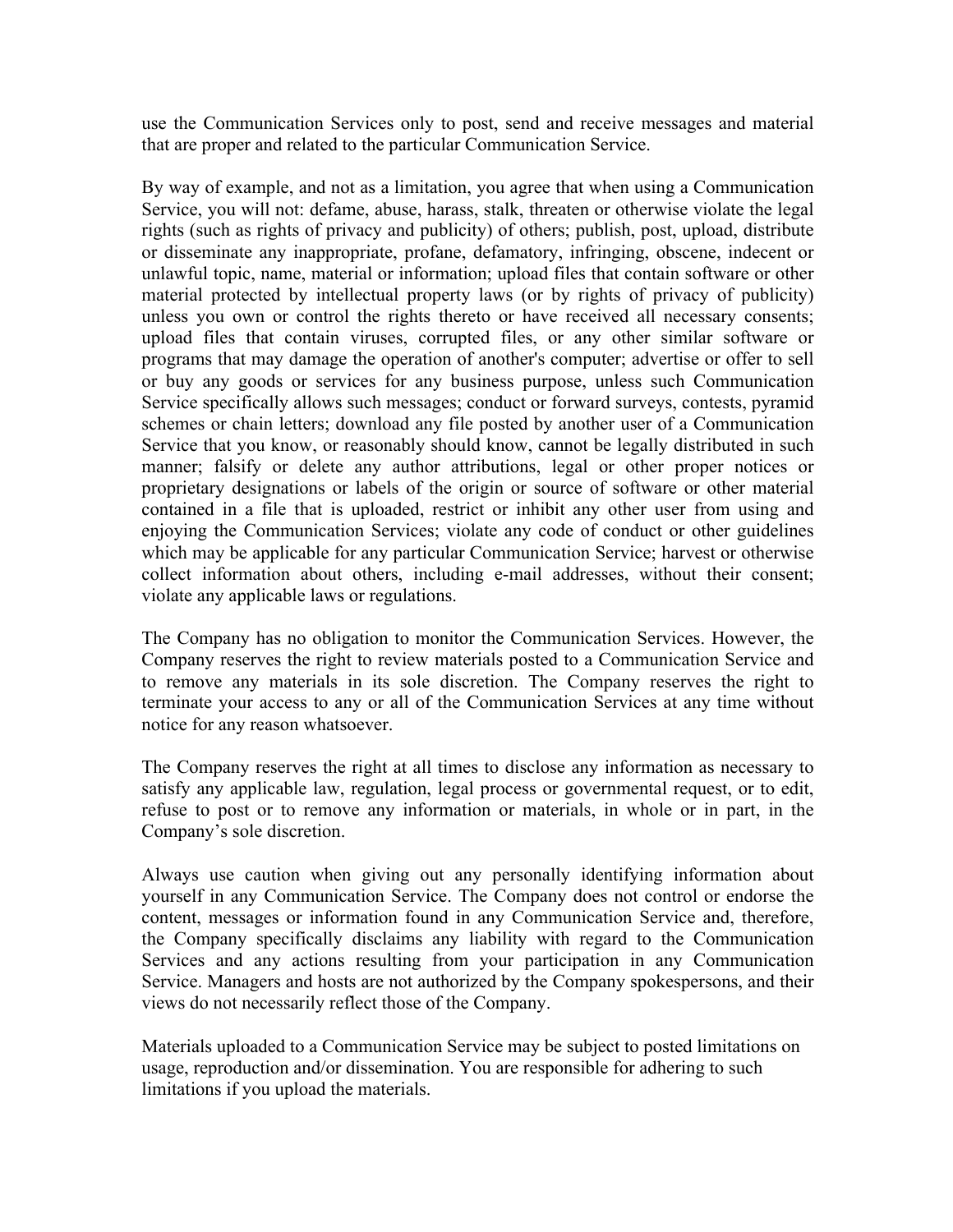### **Materials Provided To The Website**

The Company does not claim ownership of the materials you provide to the Website (including feedback and suggestions) or post, upload, input or submit to any Website or our associated services (collectively "**Submissions**"). However, by posting, uploading, inputting, providing, or submitting your Submission you are granting the Company, our affiliated companies, and necessary sub-licensees permission to use your Submission in connection with the operation of their Internet businesses including, without limitation, the rights to: copy, distribute, transmit, publicly display, publicly perform, reproduce, edit, translate, and reformat your Submission; and to publish your name in connection with your Submission.

No compensation will be paid with respect to the use of your Submission, as provided herein. The Company is under no obligation to post or use any Submission you may provide and may remove any Submission at any time in the Company's sole discretion.

By posting, uploading, inputting, providing, or submitting your Submission you warrant and represent that you own or otherwise control all of the rights to your Submission as described in this section including, without limitation, all the rights necessary for you to provide, post, upload, input or submit the Submissions.

### **Links To Third Party Websites And Services**

The Website may contain links to other Websites ("**Linked Websites**"). The Linked Websites are not under the control of the Company and the Company is not responsible for the contents of any Linked Website, including without limitation any link contained in a Linked Website, or any changes or updates to a Linked Website. The Company is providing these links to you only as a convenience, and the inclusion of any link does not imply endorsement by the Company of the Website or any association with its operators.

Certain services made available via the Website are delivered by third-party Websites and organizations. By using any product, service, or functionality originating from the Website, you hereby acknowledge and consent that the Company may share such information and data with any third party with whom the Company has a contractual relationship to provide the requested product, service or functionality on behalf of the Website's users and customers.

### **Use Of Templates And Forms**

The Company provides various templates and/or forms for download and/or sale on this Website. The Company grants you a limited, personal, non-exclusive, non-transferable license to use our templates and/or forms for your own personal or internal business use. Except as otherwise provided, you acknowledge and agree that you have no right to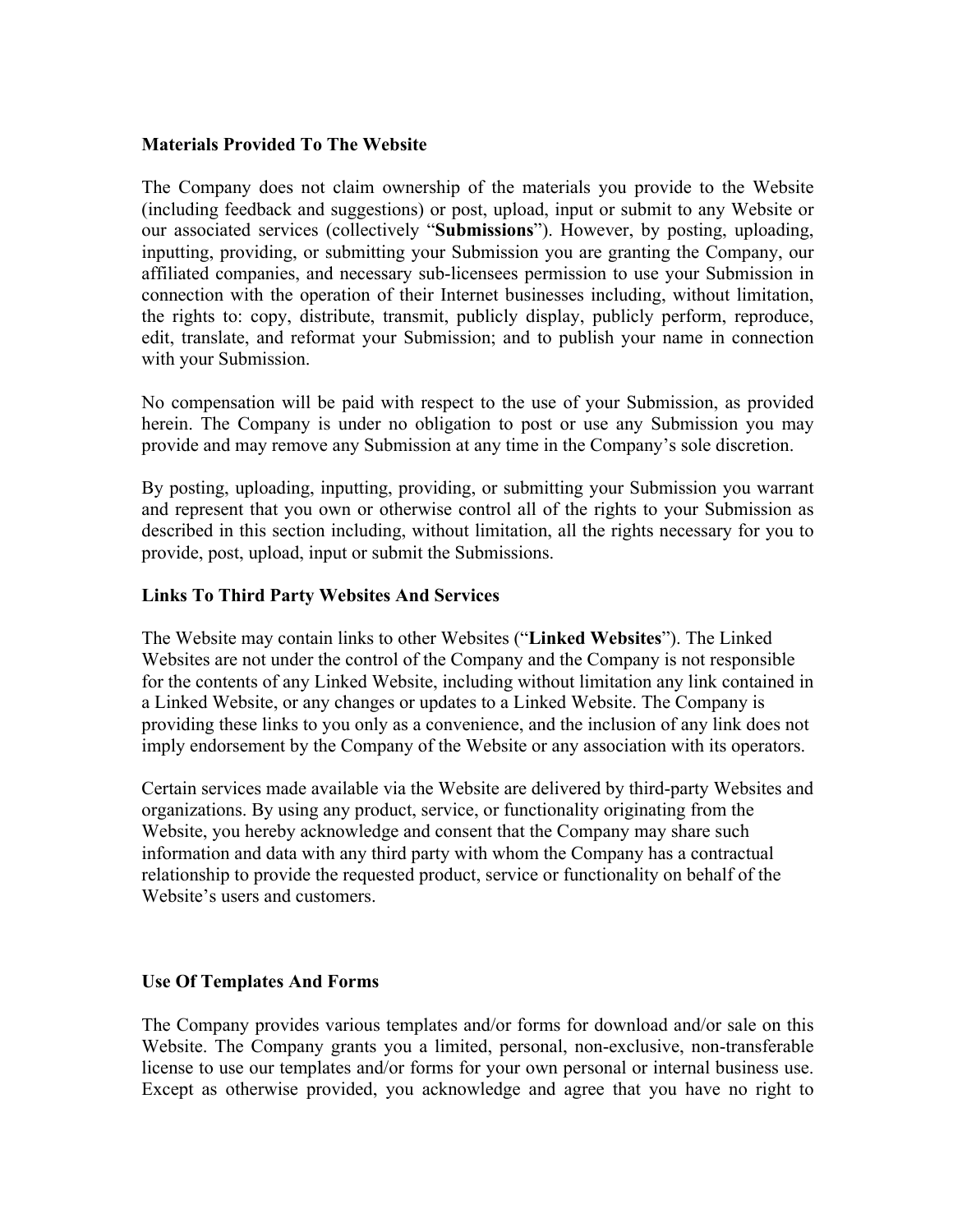modify, edit, copy, reproduce, create derivative works of, reverse engineer, alter, enhance or in any way exploit any of the templates and/or forms in any manner, except for modifications in filling out the templates and/or forms for your authorized use.

By ordering or downloading Forms, you agree that the Forms you purchase or download may only be used by you for your personal or business use and may not be sold or redistributed without the express written consent of the Company.

### **Use of Paid Courses, Programs, and Associated Material**

The Company from time-to-time provides various courses, programs, and associated material for sale on this Website. The Company grants you a limited, personal, nonexclusive, non-transferable license to use our courses, programs, and associated material (collectively the "**Courses**") for your own personal or internal business use. Except as otherwise provided, you acknowledge and agree that you have no right to modify, edit, copy, reproduce, create derivative works of, reverse engineer, alter, enhance or in any way exploit any of the Courses in any manner.

By ordering or participating in Courses, you agree that the Courses you purchase or download may only be used by you for your personal or business use and may not be sold or redistributed without the express written consent of the Company.

By ordering or participating in Courses, you further agree that you shall not create any derivative work based upon the Courses and you shall not offer any competing products or services based upon any information contained in the Courses.

# **Use Of Free Downloadable Content**

The Company provides various resources on this Website, which users may access by providing an e-mail address. The Company grants you a limited, personal, non-exclusive, non-transferable license to use our resources provided in exchange for an email address (the "**Free Content**") for your own personal or internal business use. Except as otherwise provided, you acknowledge and agree that you have no right to modify, edit, copy, reproduce, create derivative works of, reverse engineer, alter, enhance or in any way exploit any of the Freemium Content in any manner.

By downloading the Freemium Content, you agree that the Free Content you download may only be used by you for your personal or business use and may not be sold or redistributed without the express written consent of the Company.

By downloading the Freemium Content, you further agree that you shall not create any derivative work based upon the Freemium Content and you shall not offer any competing products or services based upon any information contained in the Freemium Content.

### **Guests**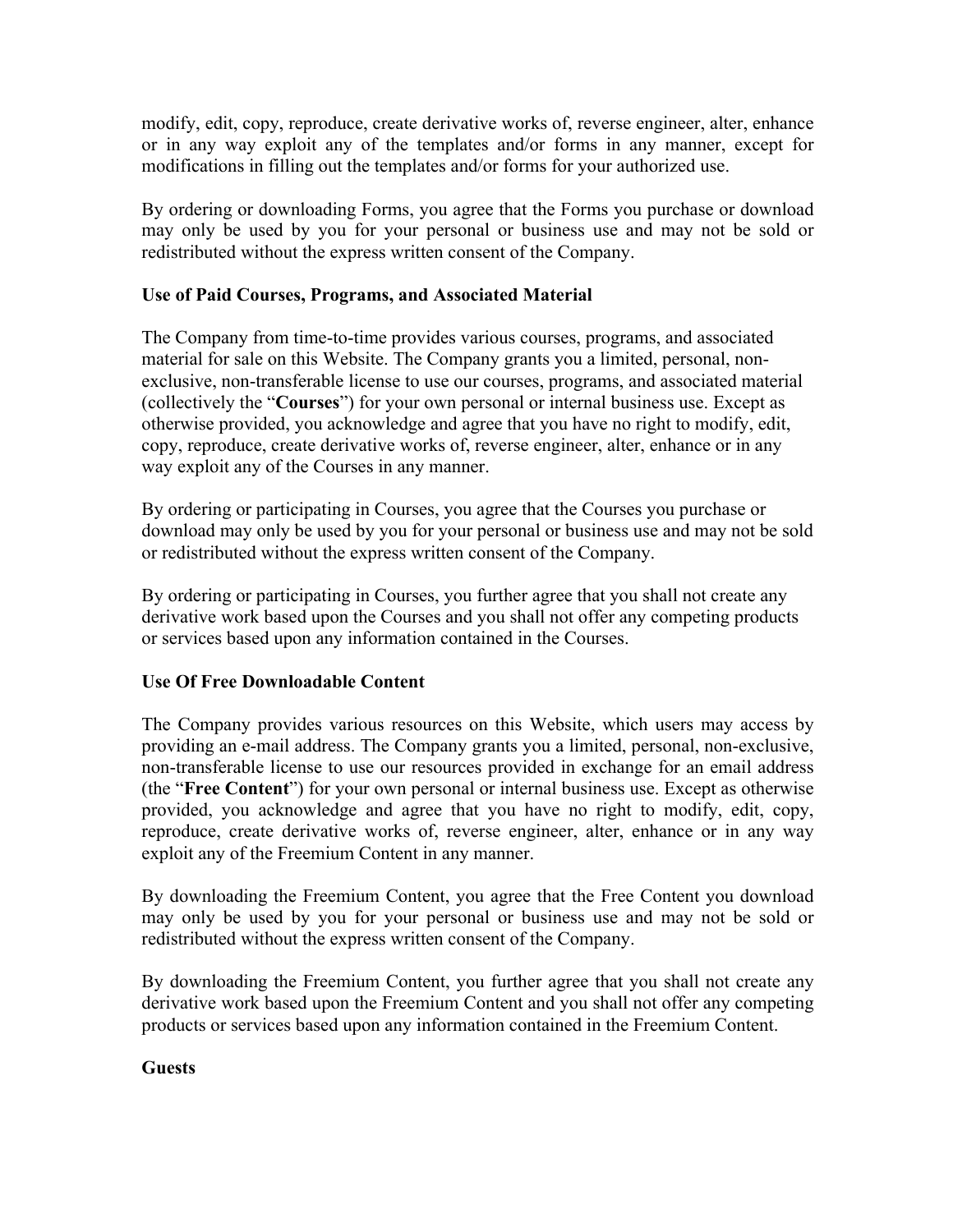The Company may, from time to time, provide information from a third party in the form of a podcast guest interview, interview on other platform, guest blog post, or other medium. The Company does not control the information provided by such third-party guests, is not responsible for investigating the truth of any information provided, and cannot guarantee the veracity of any statements made by such guests.

Individuals who agree to appear as guests on any podcast offered by the Company agree to transfer all intellectual property rights they may have in any such interviews to the Company and further provide a license to any rights they are unable to assign.

### **Cancellation Of Subscription**

Certain of the Company's products and services are offered on an ongoing basis with a monthly or yearly subscription. Users may cancel subscriptions at any time by emailing support@marialiguori.com

Your subscription shall continue until the end of the existing subscription period and shall terminate at the completion of that period. You shall not be charged after a cancellation.

### **No Refunds**

All sales are final, and the Company does not offer any money-back guarantees. You recognize and agree that you shall not be entitled to a refund for any purchase under any circumstances.

### **No Warranties**

THE COMPANY MAKES NO WARRANTIES REGARDING THE PERFORMANCE OR OPERATION OF THIS WEBSITE. THE COMPANY FURTHER MAKES NO REPRESENTATIONS OR WARRANTIES OF ANY KIND, EXPRESS OR IMPLIED, AS TO THE INFORMATION, CONTENTS, MATERIALS, DOCUMENTS, PROGRAMS, PRODUCTS, BOOKS, OR SERVICES INCLUDED ON OR THROUGH THIS WEBSITE. TO THE FULLEST EXTENT PERMISSIBLE UNDER THE LAW, THE COMPANY DISCLAIMS ALL WARRANTIES, EXPRESS OR IMPLIED, INCLUDING IMPLIED WARRANTIES OF MERCHANTABILITY AND FITNESS FOR A PARTICULAR PURPOSE.

### **Limitation of Liability**

YOU AGREE TO ABSOLVE THE COMPANY OF ANY AND ALL LIABILITY OR LOSS THAT YOU OR ANY PERSON OR ENTITY ASSOCIATED WITH YOU MAY SUFFER OR INCUR AS A RESULT OF USE OF THE INFORMATION CONTAINED ON THIS WEBSITE AND/OR THE RESOURCES YOU MAY DOWNLOAD FROM THIS WEBSITE. YOU AGREE THAT THE COMPANY SHALL NOT BE LIABLE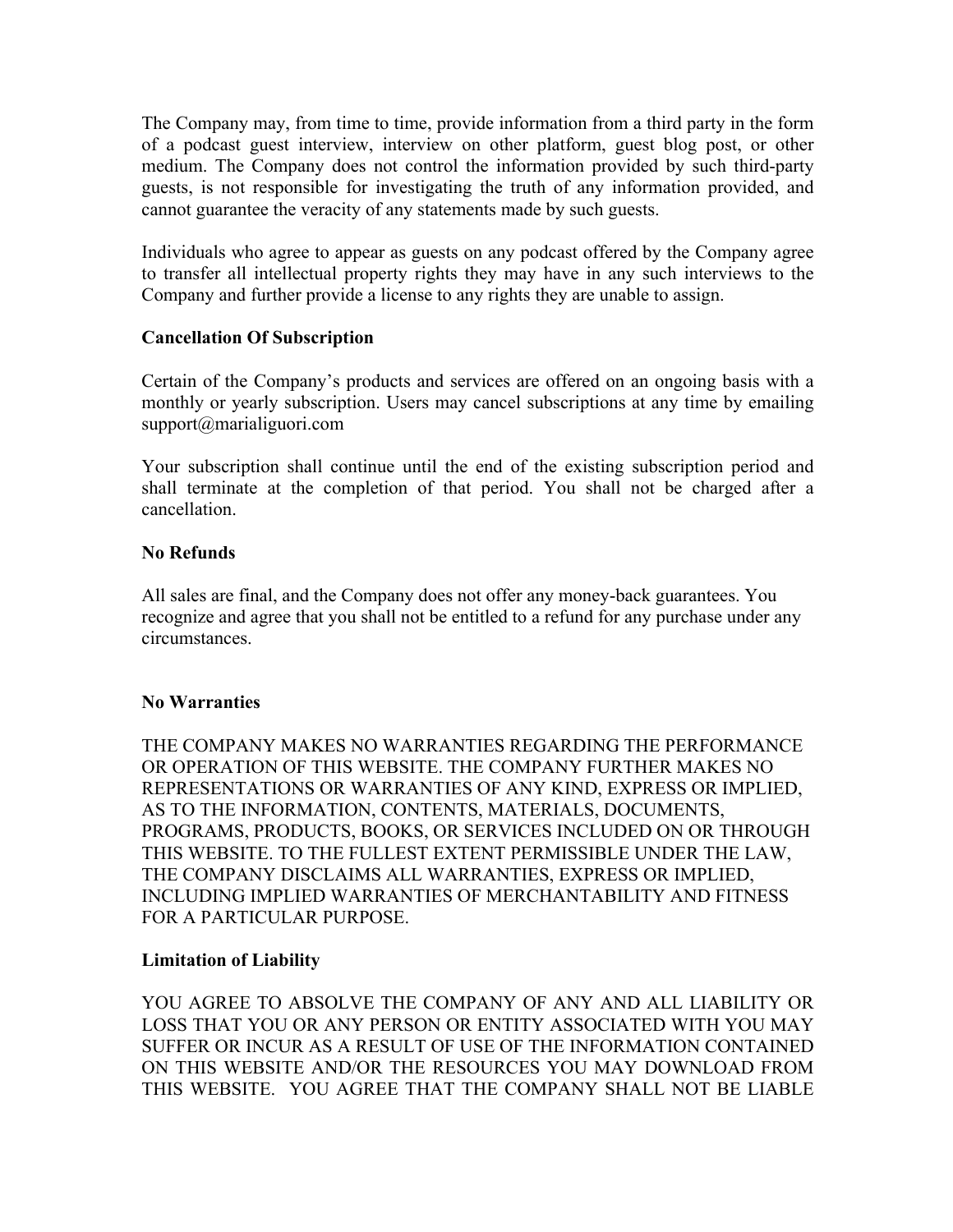TO YOU FOR ANY TYPE OF DAMAGES, INCLUDING DIRECT, INDIRECT, SPECIAL, INCIDENTAL, EQUITABLE, OR CONSEQUENTIAL LOSS OR DAMAGES FOR USE OF THIS WEBSITE.

THE INFORMATION, SOFTWARE, PRODUCTS, AND SERVICES INCLUDED IN OR AVAILABLE THROUGH THE WEBSITE MAY INCLUDE INACCURACIES OR TYPOGRAPHICAL ERRORS. CHANGES ARE PERIODICALLY ADDED TO THE INFORMATION HEREIN. THE COMPANY AND/OR ITS SUPPLIERS MAY MAKE IMPROVEMENTS AND/OR CHANGES IN THE WEBSITE AT ANY TIME.

THE COMPANY AND/OR ITS SUPPLIERS MAKE NO REPRESENTATIONS ABOUT THE SUITABILITY, RELIABILITY, AVAILABILITY, TIMELINESS, AND ACCURACY OF THE INFORMATION, SOFTWARE, PRODUCTS, SERVICES AND RELATED GRAPHICS CONTAINED ON THE WEBSITE FOR ANY PURPOSE. TO THE MAXIMUM EXTENT PERMITTED BY APPLICABLE LAW, ALL SUCH INFORMATION, SOFTWARE, PRODUCTS, SERVICES AND RELATED GRAPHICS ARE PROVIDED "AS IS" WITHOUT WARRANTY OR CONDITION OF ANY KIND. THE COMPANY AND/OR ITS SUPPLIERS HEREBY DISCLAIM ALL WARRANTIES AND CONDITIONS WITH REGARD TO THIS INFORMATION, SOFTWARE, PRODUCTS, SERVICES AND RELATED GRAPHICS, INCLUDING ALL IMPLIED WARRANTIES OR CONDITIONS OF MERCHANTABILITY, FITNESS FOR A PARTICULAR PURPOSE, TITLE, AND NON-INFRINGEMENT.

TO THE MAXIMUM EXTENT PERMITTED BY APPLICABLE LAW, IN NO EVENT SHALL THE COMPANY AND/OR ITS SUPPLIERS BE LIABLE FOR ANY DIRECT, INDIRECT, PUNITIVE, INCIDENTAL, SPECIAL, CONSEQUENTIAL DAMAGES OR ANY DAMAGES WHATSOEVER INCLUDING, WITHOUT LIMITATION, DAMAGES FOR LOSS OF USE, DATA OR PROFITS, ARISING OUT OF OR IN ANY WAY CONNECTED WITH THE USE OR PERFORMANCE OF THE WEBSITE, WITH THE DELAY OR INABILITY TO USE THE WEBSITE OR RELATED SERVICES, THE PROVISION OF OR FAILURE TO PROVIDE SERVICES, OR FOR ANY INFORMATION, SOFTWARE, PRODUCTS, SERVICES AND RELATED GRAPHICS OBTAINED THROUGH THE WEBSITE, OR OTHERWISE ARISING OUT OF THE USE OF THE WEBSITE, WHETHER BASED ON CONTRACT, TORT, NEGLIGENCE, STRICT LIABILITY OR OTHERWISE, EVEN IF THE COMPANY OR ANY OF ITS SUPPLIERS HAS BEEN ADVISED OF THE POSSIBILITY OF DAMAGES. BECAUSE SOME STATES/JURISDICTIONS DO NOT ALLOW THE EXCLUSION OR LIMITATION OF LIABILITY FOR CONSEQUENTIAL OR INCIDENTAL DAMAGES, THE ABOVE LIMITATION MAY NOT APPLY TO YOU. IF YOU ARE DISSATISFIED WITH ANY PORTION OF THE WEBSITE, OR WITH ANY OF THESE TERMS OF USE, YOUR SOLE AND EXCLUSIVE REMEDY IS TO DISCONTINUE USING THE WEBSITE.

#### **Arbitration**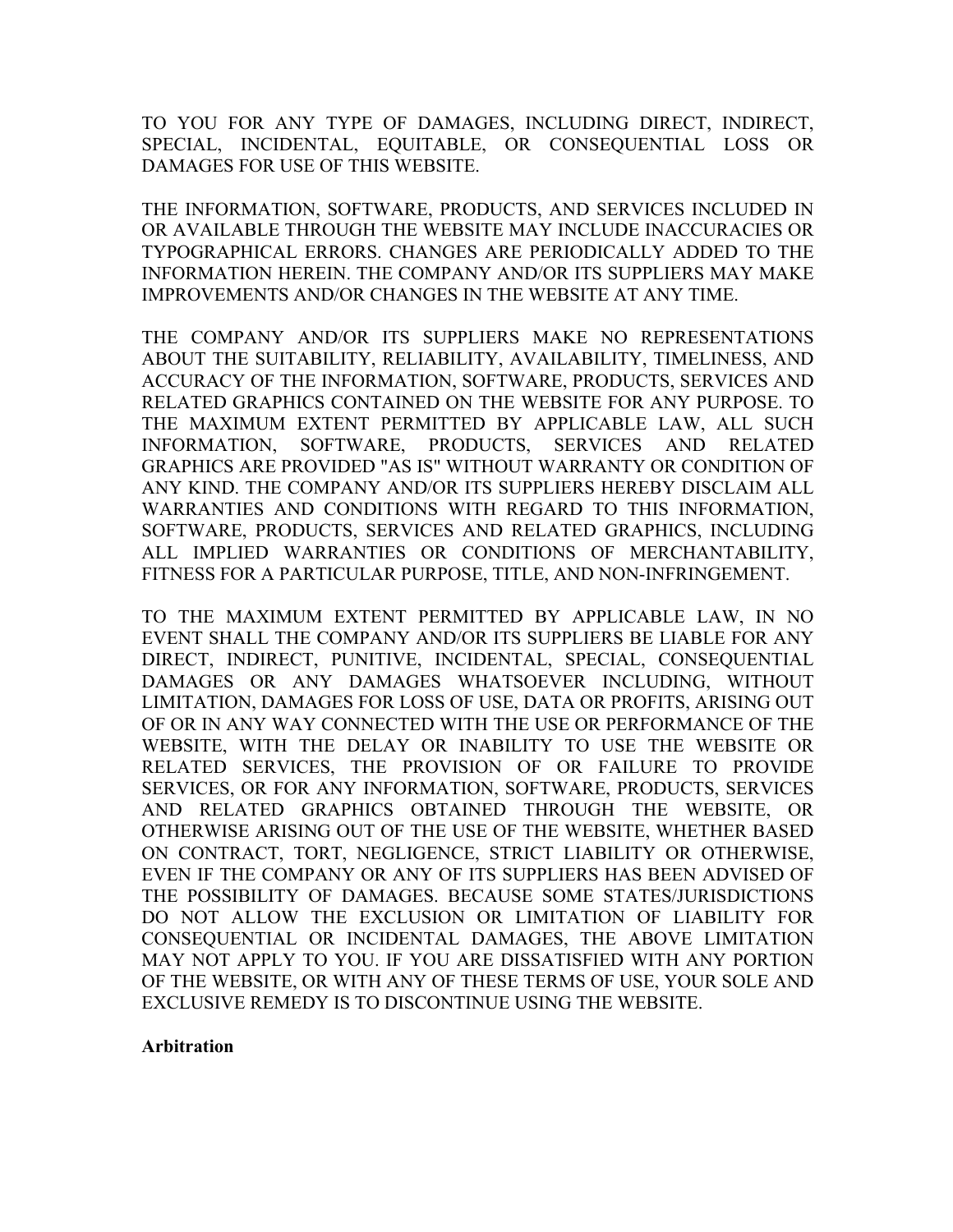You hereby expressly waive any and all claims you may have, now or in the future, arising out of or relating to this Website, the Company, any and all contracts you enter into with the Company, and any and all of the Company's products and services.

To the extent that you attempt to assert any such claim, you hereby expressly agree to present such claim only through binding arbitration to occur in Old Greenwich, Connecticut. You further agree to and do hereby waive any right to class arbitration and agree, instead, to conduct an arbitration related solely to any individual claims you and/or any entity related to you asserts against the Company. To the fullest extent permissible by law, you further agree that you shall be responsible for all costs associated with initiating the arbitration and for the administration of the arbitration.

### **International Users**

The Service is controlled, operated and administered by the Company from our offices within the USA. If you access the Service from a location outside the USA, you are responsible for compliance with all local laws. You agree that you will not use the Company Content accessed through the Website in any country or in any manner prohibited by any applicable laws, restrictions or regulations.

### **Indemnification**

You agree to indemnify, defend, and hold harmless the Company, its officers, directors, employees, agents and third parties, for any losses, costs, liabilities and expenses (including reasonable attorneys' fees) relating to or arising out of your use of or inability to use the Website or services, any user postings made by you, your violation of any terms of this Agreement or your violation of any rights of a third party, or your violation of any applicable laws, rules or regulations. The Company reserves the right, at its own cost, to assume the exclusive defense and control of any matter otherwise subject to indemnification by you, in which event you will fully cooperate with the Company in asserting any available defenses.

### **Termination And Access Restriction**

The Company reserves the right, in its sole discretion, to terminate your access to the Website and the related services or any portion thereof at any time, without notice. To the maximum extent permitted by law, and you hereby consent to resolve any and all disputes arising under or related to this Website or the Terms of Use pursuant to the Arbitration Clause above. Use of the Website is unauthorized in any jurisdiction that does not give effect to all provisions of these Terms, including, without limitation, this section.

### **No Joint Venture Or Other Relationship**

You agree that no joint venture, partnership, employment, or agency relationship exists between you and the Company as a result of this agreement or use of the Website. The